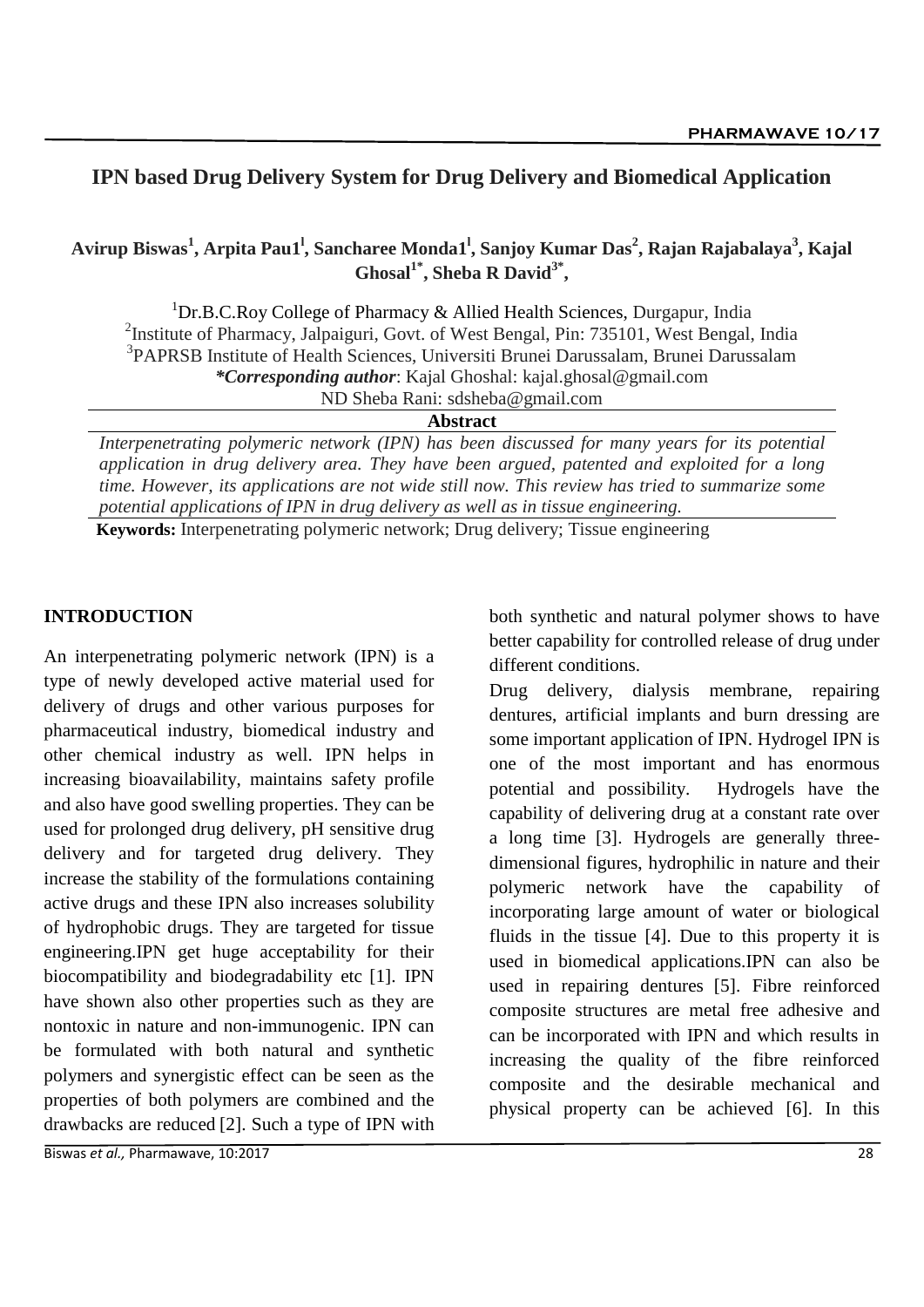#### **PHARMAWAVE 10/17**

review, we have tried to summarize the potential uses of IPN with its preparation and characterization details.

# **SYNTHESIS, PROPERTIES AND APPLICATIONS OF IPN**

Novel IPNs as biomaterials were tested for their potential in tissue engineering. IPN has the combination of polyethylene oxide (PEO) strength which is the mechanical stability along with characteristic advantages of the biological nanoscale polymerized fibrous fibrin network [7]. In-vitro cytotoxicity was evaluated in L929 fibro blast. The in vitro bioavailability was evaluated using chick embryo organotypic culture model while the in vivo bioavailability was determined by placing IPN matrix implant subcutaneously in nude mice. The biocompatibility was ascertained systematically using in vitro followed by ex vivo and in vivo methods [8]. The biological properties of fibrin matrix and the mechanical characteristics of the PEO were estimated in the advanced IPN product.

Advanced IPN biomaterials used for tissue engineering help in proliferation, migration and adhesion of several cell types was indicated, this highlighted their versatility. Although IPN is biocompatible when used as hydrogel in biomedical applications, it did not show promising results in its ease of promoting various cellular functions. IPNs can be used for biomedical applications like augmentation of soft tissue or wound healing. Moreover, their applications can be extended by altering their physical and biological properties. Gelatin (GL) and gellan gum (GG) was used to develop interpenetrating polymeric matrix (IPN) using maleic anhydride as the cross linker. Into the IPN micro particles Verapamil hydrochloride was encapsulated [9]. With varying ratio of GG & GL and the % of drug loading various formulations were prepared. FTIR was done on those micro particles for the understanding of the IPN structure formed and for confirming the chemical interaction between the drug, polymer and the cross linker. Morphology of the microparticles was studied using SEM, it showed slight rough surface to understand the crystallinity of drug encapsulated in IPN and also for the distribution of drug into the microparticles Differential Scanning Calorimetry (DSC) and XRD was performed. Using ultraviolet method drug encapsulation up to 90% was measured [10]. The effect of release rate on both of extent of cross linker and the amount of GL used was seen by in vitro study. The amount of swelling increase with that of increase in the content of GL was seen by selling kinetics. Non-Fickian type of behaviour was seen from release mechanism and this states that the microparticles obtained are useful as CR dosage form, to control the release of Verapamil from the matrix.

With the help of physical and chemical cross linking of deacylatedgellan gum innovative hydrogels are obtained. These hydrogels help in increase in the water uptake, compressibility and rheological properties also increasing the behaviour of the material to be tested depending on the various types of networks obtained [11]. Different gels of different loaded molecules which have different steric hindrance have been tested and the type of release of the product in association with the structure stated particularly for both the physical and chemical hydrogels are also investigated. The main purpose of this work was to obtain a gellan chemical hydrogel obtaining by the cross linking of polymer chain with L-Lysine ethyl ester moieties to change or to make the physicochemical properties better. Two types of physical and chemical hydrogels prepared by gellan gum polysaccharide were evaluated. The presence of tight junction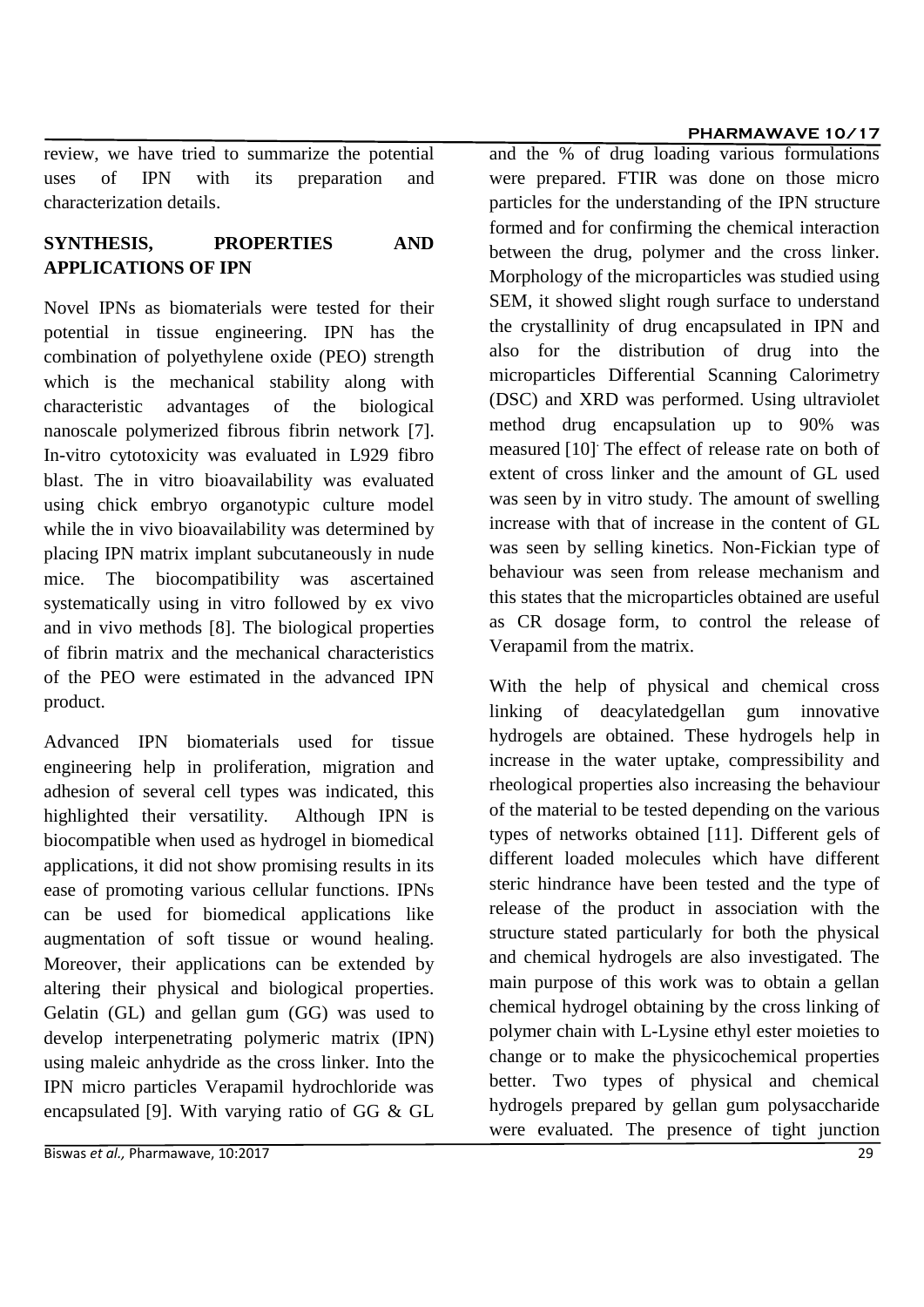#### **PHARMAWAVE 10/17**

zones was present in physical hydrogels. Due to the Lys content physical hydrogels were stronger than that of chemical hydrogels. When networks are not formed properly then cross linker was added. With increase in Lys content the storage space increase in both the hydrogels. During drug delivery when high molecular weight products are used there is an influence of structural differences [12]. In physical gels steric hindrance doesn't plays any important role but in chemical gels it plays an important role and delivery of drug is affected and it occurs due to the Lys content and results in entrapment of drug in the network even after 8 days.

With the help of IPN method the starch was modified with poly (N-vinyl- pyrolidone). Tests were carried out to find out its properties as a floating drug [13]. Modified starch hydrogels of three types were prepared which were- cross linked starch, full-IPN & semi-IPN, for standardising a non-modified starch hydrogel was prepared. The materials used were all tested for swelling, DSC, Thermogravimetric Analysis (TGA), buoyancy test and FTIR. New property for drug delivery system, additional strength is provided by IPN hydrogel. Hydrogels helps in targeting drug delivery such as intestine colon, etc. In this the drugs present in the hydrogels is release into the system/body gradually. Here the absorption in the body is increased so the function of the drug can be optimized even when a low dose is used. In this study it is seen that better structures are observed in non-floating hydrogels, but the use of floating character for the delivery of drug is more useful [14]. The various tests done here shows that the most suitable characteristics as an encapsulatoris shown by full-IPN in floating delivery. Thus it's concluded that for the drug delivery full-IPN floating hydrogels is can be of more importance.

to synthesize chitosan & poly (vinyl alcohol) base hydrogel. The films were then denoted by CVT and different tests were performed such as FTIR, NMR, and SEM & XRD. In this study a biodegradable PVA-chitosan hydrogel film with TA cross linked was prepared and it's seen that according to chitosan the CVT hydrogel film breaks down more slowly [15]. The amount of cross linker used and the pH affect the swelling property of the hydrogel. With a decrease in the surrounding pH value the swelling ratio increases, but when a PVA based film was used these values were increased three times. A high swelling ratio at high temp and same reversible temperature- dependent swelling nature was observed all the films. By changing the content of PVA the swelling rate can be controlled. Also, the hydrogels can be pH sensitive system can be demonstrated by their reversible swelling property. Hydrogels containing lower cross linker content exhibited highest swelling degree and better rate of release [16]. The pH of the medium also affects the release behaviour of amoxicillin and also it was observed that at pH 1.2, the release of amoxicillin was very high.

In this study tartaric acid was used as a cross linker

Hydrogels are 3-dimensional structure of hydrophilic polymers that can retain high quantity of water. Hydrogels can be used in different sectors like biomedical, pharmaceutical, and mechanical engineering and developments are done for better cross-linking structures. Poly acrylic acid (PAA), also known as smart hydrogels, is sensitive to both temperature and pH. PAA when crosslinked in cellulose nanocrystals (CNC) suspension results in a semi- interpenetrating polymer network [17]. The crosslinking agent, N, N-methylenebisacrylamide (MBA) entraps the CNC in the smart hydrogel PAA matrix. Combination of both these polymers gives the desired mechanical strength and crystalline. Characterisation studies like Fourier transform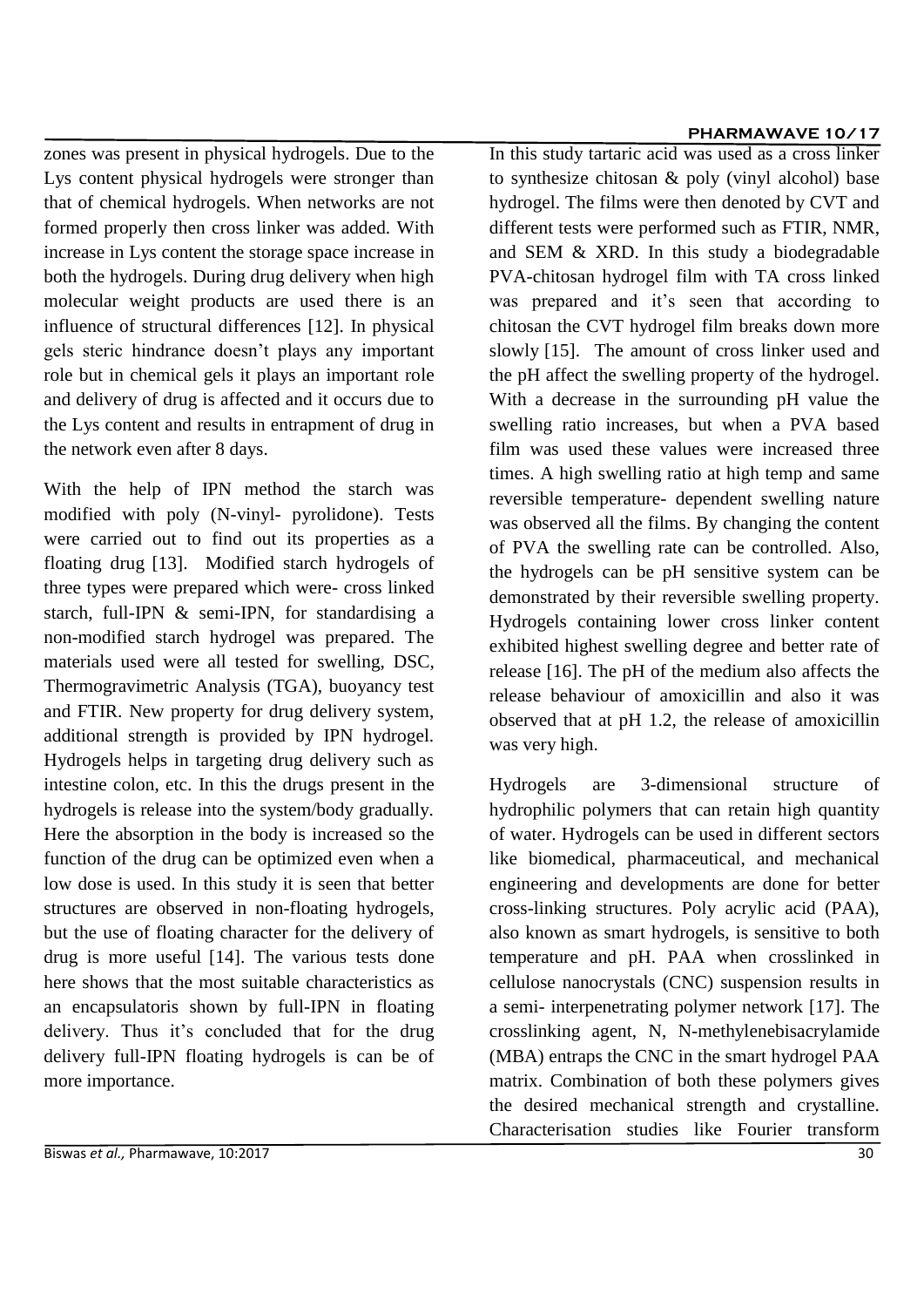Infra-Red Spectroscopy (FTIR), Scanning Electron Microscopy (SEM) and X-ray diffraction (XRD), along with several other rheological tests demonstrated an increase in crystallinity and storage capacity Moreover, hydrogels were observed to have the desired swelling in pH 7 solution [18]. Hence, hydrogels can be the potential drug carrier, was clearly demonstrated based on the drug release studies, drug loading performance and encapsulation efficiency test which were conducted, where theophylline was the model drug that was used.

The purpose of this study was to investigate and know about the evaluation and different formulation studies about the using of Locust bean gun (LBG) and sodium alginate and gluatalaldehyde as the cross-linking agent for controlled release of the anti-inflammatory drug Nimesulide [19]. The two polymers LBG and Sodium alginate were blended to make hydrogel beads by extrusion method. Nimesulide, an anti-inflammatory agent was incorporated or rather encapsulated into the matrix of the hydrogels beads. Several evaluation tests include morphology, size, encapsulation efficiency and drug release studies were done. Also, other characterization techniques such as FTIR, DSC, XRD, SEM studies were also conducted. The beads thus formed were through ionic gelation technique and encapsulation efficiency of the beads confirms the formation of the IPN Between the polymer and the drug [20]. The DSC study showed the dispersion of drug in molecular level. The results obtained clearly showed the ability of the newly formed IPN containing the drug can be possibly used as sustained release drug formulation.

The interpenetrating polymeric network (IPN) was prepared using chitosan, poly N- vinyl pyrolidine and poly acryl amide polymers [21]. Acryl amide monomers were used in radical polymerization,

# **PHARMAWAVE 10/17**

while, crosslinking was made by the crosslinking agents, MBA and glutaraldehyde. Different concentrations of glutaraldehyde were used to check the network porosity of the IPNs. Several evaluation studies like spectroscopic and thermal analysis with FTIR, thermo gravimetric analysis and thermo chemical analysis. Also swelling studies were conducted with pH 1.1 and pH 7.4 medium at  $37^{\circ}$ C [22]. The studies were conducted in these solutions. Amoxicillin, an antibiotic, was entrapped in the IPN during the synthesis process. The in-vitro release kinetics was evaluated and the data obtained clearly demonstrated that the swelling and the release studies obeyed second order kinetics. The entrapped drug release rate is dependent on two factors which are the pH of the medium, at  $37 \text{ °C}$ , used for the release rate studies and the degree of polymer crosslinking. The experiment clearly demonstrated that the release was better at pH 1.1 and thus the formed IPN could be a better carrier for oral gastrointestinal delivery system.

## **CONCLUSION**

In summary, IPN provides the opportunity to regenerate targeted and prolonged drug delivery system. They play an important role in pharmaceutical industry. Different types of polymers can be exploited for invention of IPN based drug delivery system. They come up with good thermal and mechanical properties. They also get importance in tissue engineering.

### **REFERENCES**

- 1. Vineet Bhardwaj, et. al, Interpenetrating Polymer Network (IPN): Novel Approach in Drug Delivery, 2012, 41-54.
- 2. Banerjee S, et. al. Interpenetrating polymer network (IPN): a novel biomaterial. Int J Appl Pharmac. 2010; 2: 28-34.